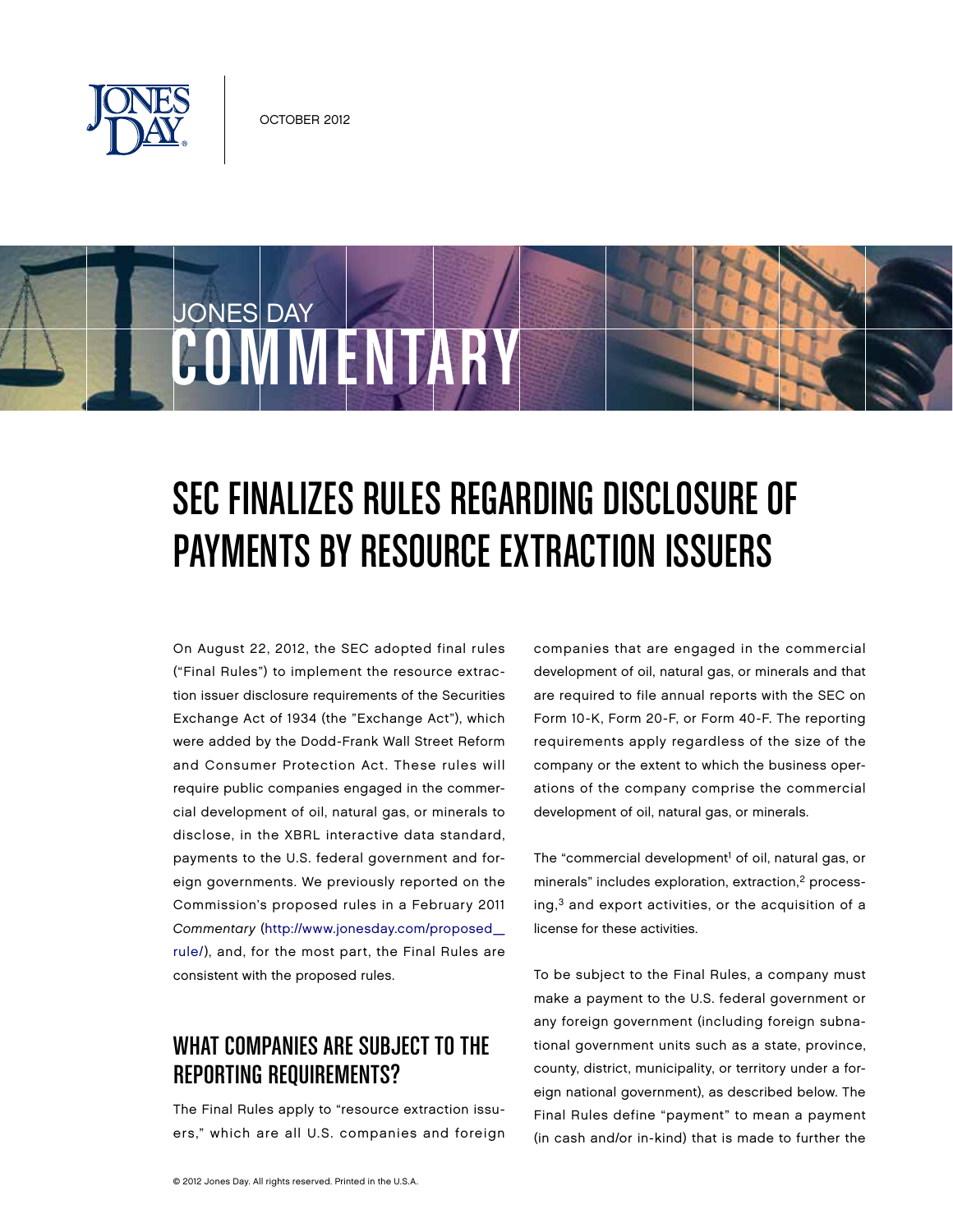commercial development of oil, natural gas, or minerals that is "not de minimis." In a change from the proposals, the Final Rules define "not de minimis" to mean any payment, whether a single payment or a series of related payments, that equals or exceeds \$100,000 during a company's most recent fiscal year. Resource extraction issuers are required to report certain payments to the U.S. federal government and foreign governments (including foreign subnational government units) for the purpose of furthering commercial development of oil, natural gas, and minerals. Payments to U.S. state or local governments are not required to be reported. Payments to companies that are majority-owned by a foreign government are considered to be payments to the foreign government. The SEC noted these disclosure requirements were to increase the transparency of payments made by resource extraction issuers and thereby empower citizens of resource-rich countries to hold their governments accountable for the wealth generated by those resources.

The Final Rules do not include an exemption for certain categories of issuers or for resource extraction issuers subject to similar reporting requirements under home country laws, listing rules, or an Extractive Industries Transparency Initiative program. More importantly, the Final Rules also do not provide an exemption for situations in which applicable law may prohibit the required disclosure, for example, where an issuer is subject to a foreign law prohibition on disclosure or a confidentiality provision in a contract, or for commercially sensitive information.

# What Information is Required to be Reported?

In addition to payments by the issuer, payments by any subsidiary of the issuer or any subsidiary of said company would also be required to be reported.4 Among the types of payments, including payments in-kind, required to be reported are:

- Taxes, including corporate income, profit, or production taxes, but not value-added taxes or sales taxes;
- Royalties;
- Fees, including license fees, rental fees, entry fees, and concession fees;
- Production entitlements; and
- Bonuses.

In another change from the proposal, the SEC determined to add the following types of payments:

- Dividends, other than those paid pro rata on the same terms as to other shareholders; and
- Payments for infrastructure improvements such as roads (but not social or community payments to build hospitals or schools).

### How are the Payments to be Reported?

Resource extraction issuers will provide the required payment disclosure in an annual disclosure report on a new Form SD that will be due not later than 150 days after the end of the issuer's most recent fiscal year. This is a change from the Commission's proposals, which would have included the disclosures in the issuer's annual report filed with the SEC. For calendar-year companies, the first Form SD will be due by May 30, 2014 and will reflect payments from October 1, 2013 through December 31, 2013. The body of the Form SD will include a brief statement directing users to the detailed payment information provided in an exhibit to the form. The required exhibit must provide the information using the XBRL interactive data standard that issuers use for their financial statements in their other SEC filings. The payment information must include electronic tags that identify:

- The total amounts of the payments, by category;
- The currency used to make the payments;
- The financial period in which the payments were made;
- The business segment of the resource extraction issuer that made the payments;
- The government that received the payments, and the country in which the government is located; and
- The project of the resource extraction issuer to which the payments relate.

Where a payment is made in-kind, issuers may report such payments at cost or, if cost is not determinable, fair market value, and provide a brief description of how the monetary value was calculated.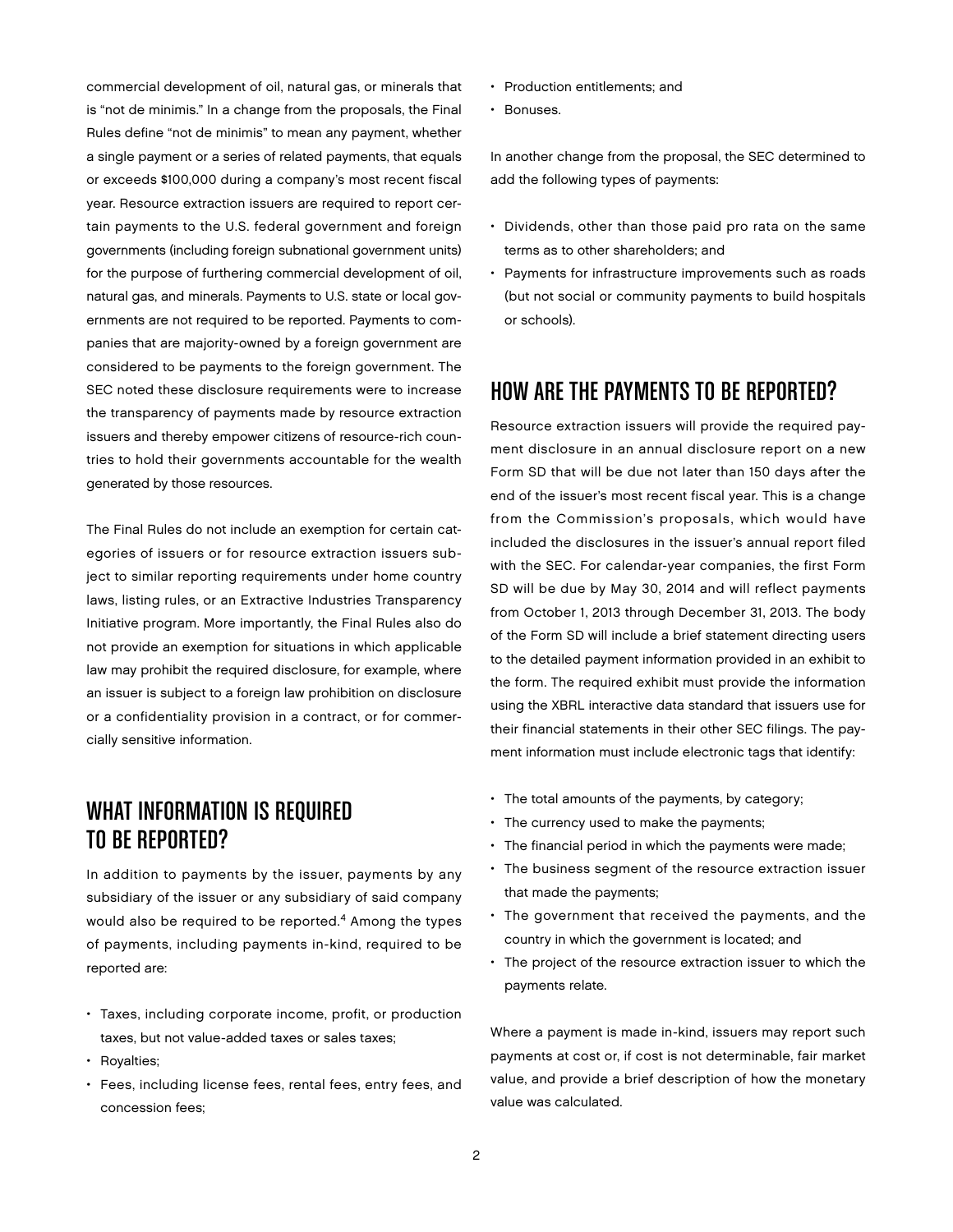In addition, the issuer must provide the type and total amount of payments made for each project and the type and total amount of payments made to each government. Although the payment information generally is required to be reported by project, for taxes that are levied at the entity level, the issuer may report that payment at the entity level.

In an about-face from the Commission's proposals, the Final Rules dictate that the information required under the Final Rules will be deemed to be "filed" instead of "furnished" and therefore will be subject to potential Exchange Act Section 18 liability. This is on top of the addition, in the Final Rules, of an anti-evasion rule that prohibits issuers from trying to avoid disclosures regarding activities and payments that, in substance if not in form, are subject to the Final Rules. Both of these changes are noteworthy in light of the SEC's admission that the legislation and the Final Rules are intended to provide "social benefits" as opposed to investor protection benefits that are typically the goals of SEC rules. Information filed pursuant to the Final Rules, however, will not be deemed to be incorporated by reference into any filing under the Securities Act of 1933 or the Exchange Act, unless the issuer specifically incorporates it by reference into a filing.

#### **CONCLUSION**

Affected issuers must comply with the Final Rules beginning with fiscal years ending after September 30, 2013. For the first report filed for a fiscal year ending after September 30, 2013, an issuer subject to the Final Rules may provide a partial year report if the issuer's fiscal year began before September 30, 2013. Accordingly, an issuer who files an annual report with the SEC should (i) determine if any aspect of its business would qualify such issuer as a "resource extraction issuer" under the Final Rules and (ii) determine if any payment or series of related payments in excess of \$100,000 were made to the U.S. federal government and/or foreign governments during the period covered by the report. An issuer covered by the Final Rules should then begin to implement internal reporting procedures that will allow for accurate and timely disclosure pursuant to the Final Rules as early as late 2013. An issuer should also

consider the impact of the disclosure required by the Final Rules on its business, such as whether disclosure will result in the breach of any confidentiality obligations under outstanding contracts or foreign laws.

## Lawyer Contacts

For further information, please contact your principal Firm representative or one of the lawyers listed below. General email messages may be sent using our "Contact Us" form, which can be found at [www.jonesday.com.](http://www.jonesday.com) 

#### Bradley C. Brasser

Chicago +1.312.269.4252 [bcbrasser@jonesday.com](mailto:bcbrasser@jonesday.com)

Robert Joseph Chicago +1.312.269.4176 [rjjoseph@jonesday.com](mailto:rjjoseph@jonesday.com)

Michael G. Marting Cleveland +1.216.586.7194 [mgmarting@jonesday.com](mailto:mgmarting@jonesday.com)

Michael J. Solecki Cleveland +1.216.586.7103 [mjsolecki@jonesday.com](mailto:mjsolecki@jonesday.com)

Darrell W. Taylor Houston +1.832.239.3854 [dtaylor@jonesday.com](mailto:dtaylor@jonesday.com)

Andrew C. Thomas Cleveland +1.216.586.1041 [acthomas@jonesday.com](mailto:acthomas@jonesday.com)